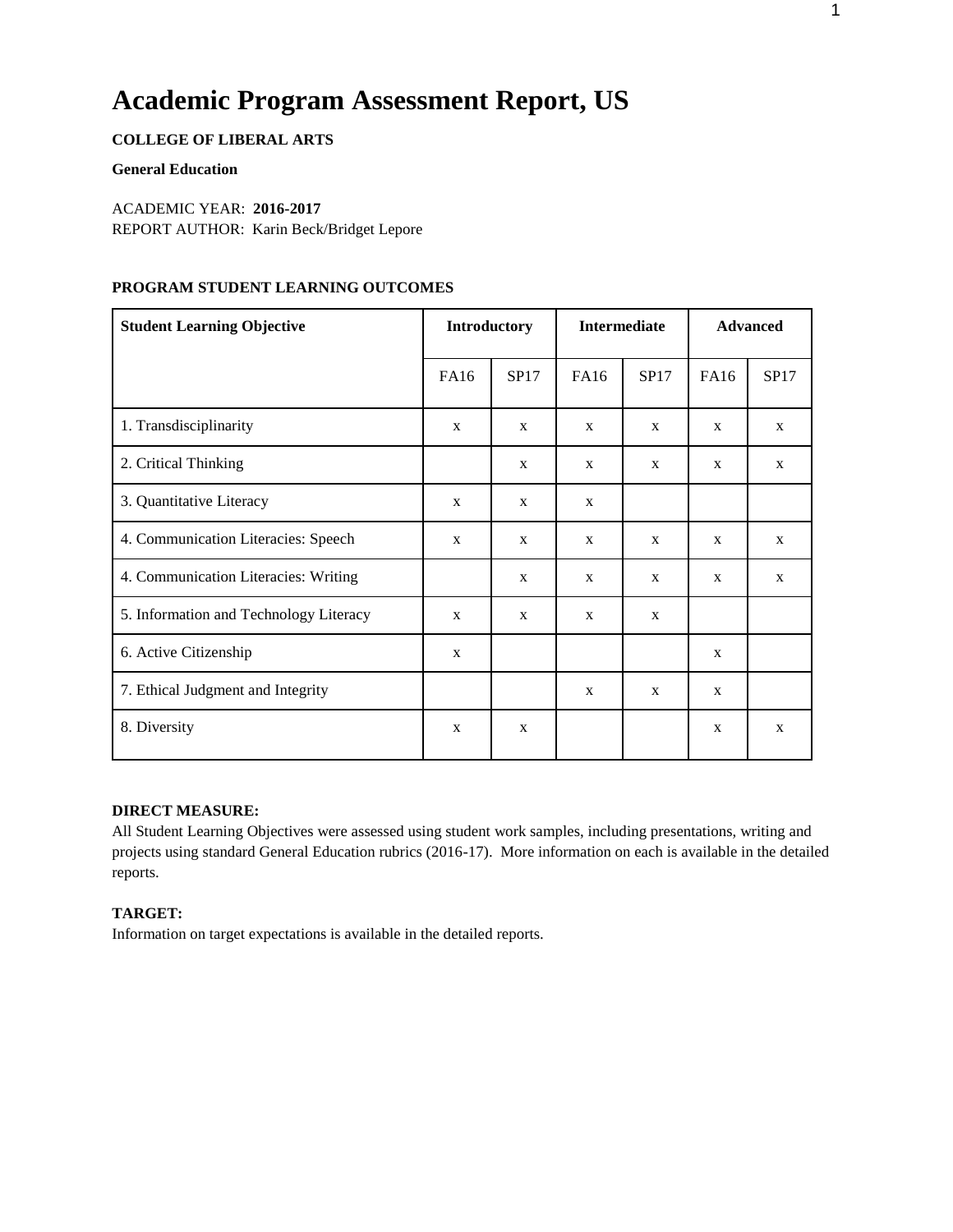#### **Summary:**

During academic year 2016-17, General education continued to work from and assess the 8 General Education student learning objectives approved in 2015. Each of these learning objectives has an associated rubric which is used throughout the General Education program. We currently assess in the first year, second year and again at the final year/capstone level.

Data was collected from courses throughout the General Education program and was analyzed by either the course coordinator or by faculty within the General Education program. Student work samples varied by course, with writing samples, presentations and other project and portfolio work included and assessed using the current General Education rubrics.

Because of the importance of information about our graduating students, the faculty of General Education looked carefully at assessment results with special emphasis on the capstone courses. Analysis meetings were held in January for fall data and June for spring data. All General Education faculty participated. Outcomes from this analysis was used to formulate the plan for AY 2017-18, which appears below.

#### **Overall closing the loop for GE**

To improve student learning in AY17-18, a number of changes will be made in the General Education program. These changes, which are in line with the analysis of the data done by the GE faculty in both Fall 16 and Spring 17, are intended on providing a stronger foundation for students in the first two years. Two areas of focus have been identified in ay17-18: academic learning culture and critical thinking. Academic learning culture serves as a foundation for all general education which is especially important in the areas of critical thinking and transcipinarity.

The first semester is crucial to the development of academic habits and learning culture. During this time, the first foundations for critical thinking can be built. Students need to be exposed to challenging issues from the first day to develop critical thinking skills. In order to learn transdisciplinarity, the solution oriented application of critical thinking, the first semester should keep the focus on community action and problem solving. The first year seminar ID 1500 Critical Reading and Community, that was piloted since Fall 2016 is a good start for the development of a university wide first year seminar. The class needs to be further assessed and developed for the next year as the required first year seminar for all students.

The assessment data overall shows that students need to develop further foundations for their academic work. Students have, for example, difficulty finding the appropriate information when doing research. Students tend to jump to the final line of the research and writing process. Careful scaffolding on all levels is necessary to support students in learning that all steps of the research and critical thinking process are crucial for success. Critical reading of different genres of academic literature is necessary for students to develop a better understanding of text. This can help with the writing issues still seen on the capstone level.

The report shows that the GE program continues to reach its goals in all 8 SLOs. We continue to see areas in need of improvement, specifically in higher order thinking tasks which require a student to access, interpret, and synthesize information. In an interesting pattern, students do well in areas with explicit instruction in categories considered complex however we believe this the result of the work process. For example, students remain better at drawing conclusions then finding material and using evidence. This points to a continued need for explicit support in starting work and a focus on deeper understanding of the work process (instead of just the outcomes of the work process). This slowing down is essential to deep and sustained learning.

The program continues to adjust to the Values portion of the program. Values, because of their very nature, can be difficult to articulate, measure, and encourage. We continue to work on a program structure that will encourage students to frame a problem clearly (understand), gather evidence, evaluate, and synthesize (study), and craft new work based on what they've learned (act). We continue to work as a department towards a new General Education program, based on this model.

Results at WKU were comparable to results in Union, with students at WKU often doing a bit better than students in Union. Going forward, we need to get more data on the value rubrics from WKU.

# **Student Learning Objective 1: Transdisciplinarity**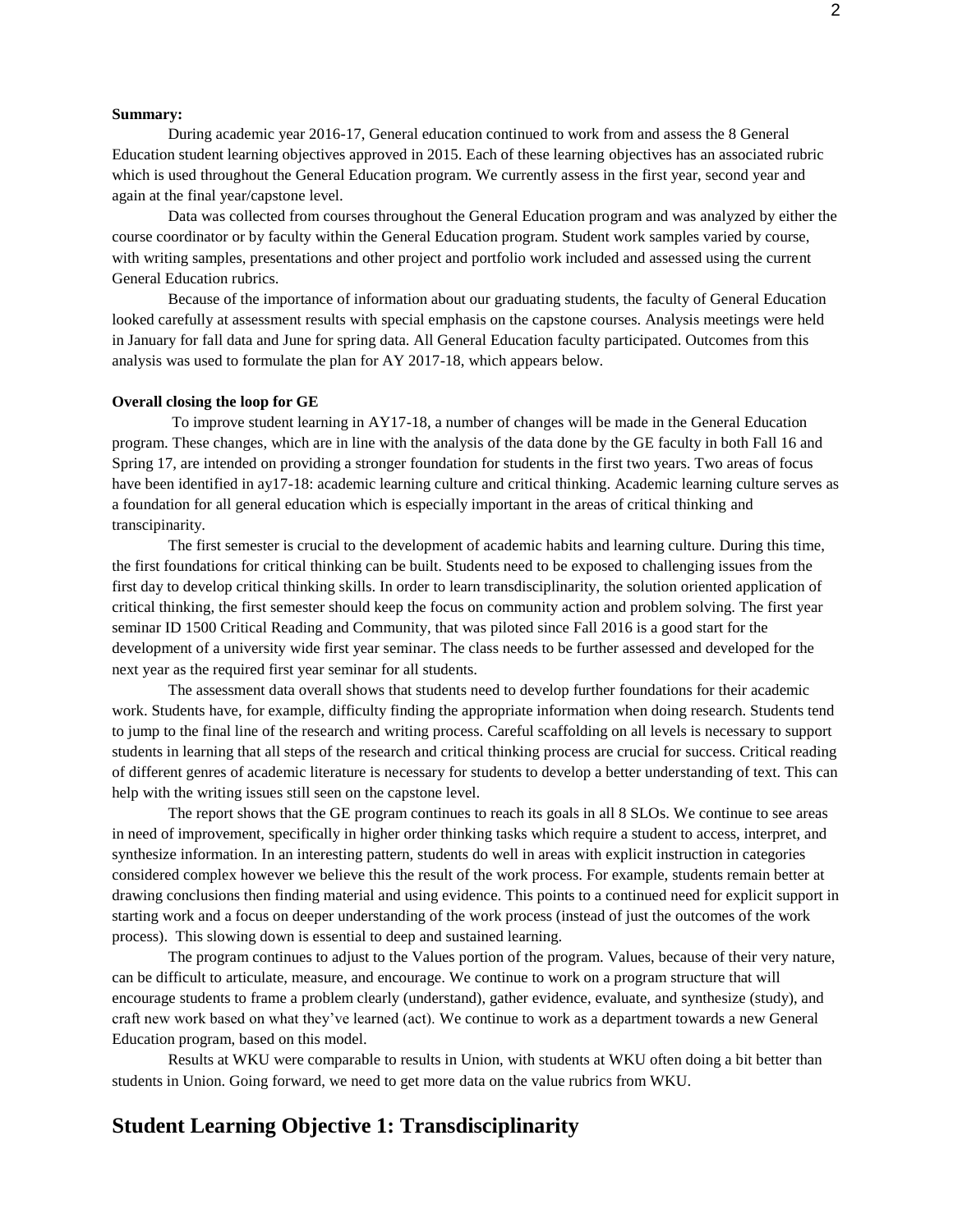Transdisciplinarity, the ability to integrate knowledge and methods from different fields to address historical or contemporary questions, is assessed at three levels in General Education courses using the transdisciplinarity rubric.

## **DATA COLLECTION AND RESULTS**

| <b>Semester(s):</b> Fall $2016$ |                 |                |          |  |  |  |  |
|---------------------------------|-----------------|----------------|----------|--|--|--|--|
|                                 | <b>Intro</b>    | <b>Interm</b>  | Advd     |  |  |  |  |
| <b>Number of students:</b>      | 435             | 67             | 98       |  |  |  |  |
| <b>Number of sections:</b>      | 21              |                | 8        |  |  |  |  |
| <b>Courses assessed</b>         | <b>BIO 1000</b> | <b>GE 202x</b> | Capstone |  |  |  |  |

#### **Mean Scores overall:**

| <b>Category/Criterion</b>                                                                          | Intro*                            | <b>Interm</b> | Adv                                    |  |
|----------------------------------------------------------------------------------------------------|-----------------------------------|---------------|----------------------------------------|--|
| Curiousity                                                                                         |                                   | 2.36          | 3.31                                   |  |
| Integration of Prior<br>Learning                                                                   | 3.46                              | 2.31          | 3.43                                   |  |
| Connections to<br>discipline*                                                                      | 7.35                              | 2.13          | 3.29                                   |  |
| <b>Applying Methods</b><br>and Knowledge                                                           | 2.28                              | 1.78          | 3.16                                   |  |
| Embracing<br>Contradictions                                                                        |                                   | 2.10          | 3.01                                   |  |
| Taking Risks*<br>$\ddot{\phantom{0}}$<br>$\sim$<br>start of the<br>$\sim$ $\sim$<br>$\blacksquare$ | 7.49<br>1.1.1.1<br>$\blacksquare$ | 2.15          | 3.12<br>$\blacksquare$<br>$\mathbf{I}$ |  |









Transdisciplinarity is a new student learning outcome and serves as a foundational concept in general education. Initial data collected on this SLO shows that both faculty and students are beginning to integrate the concept of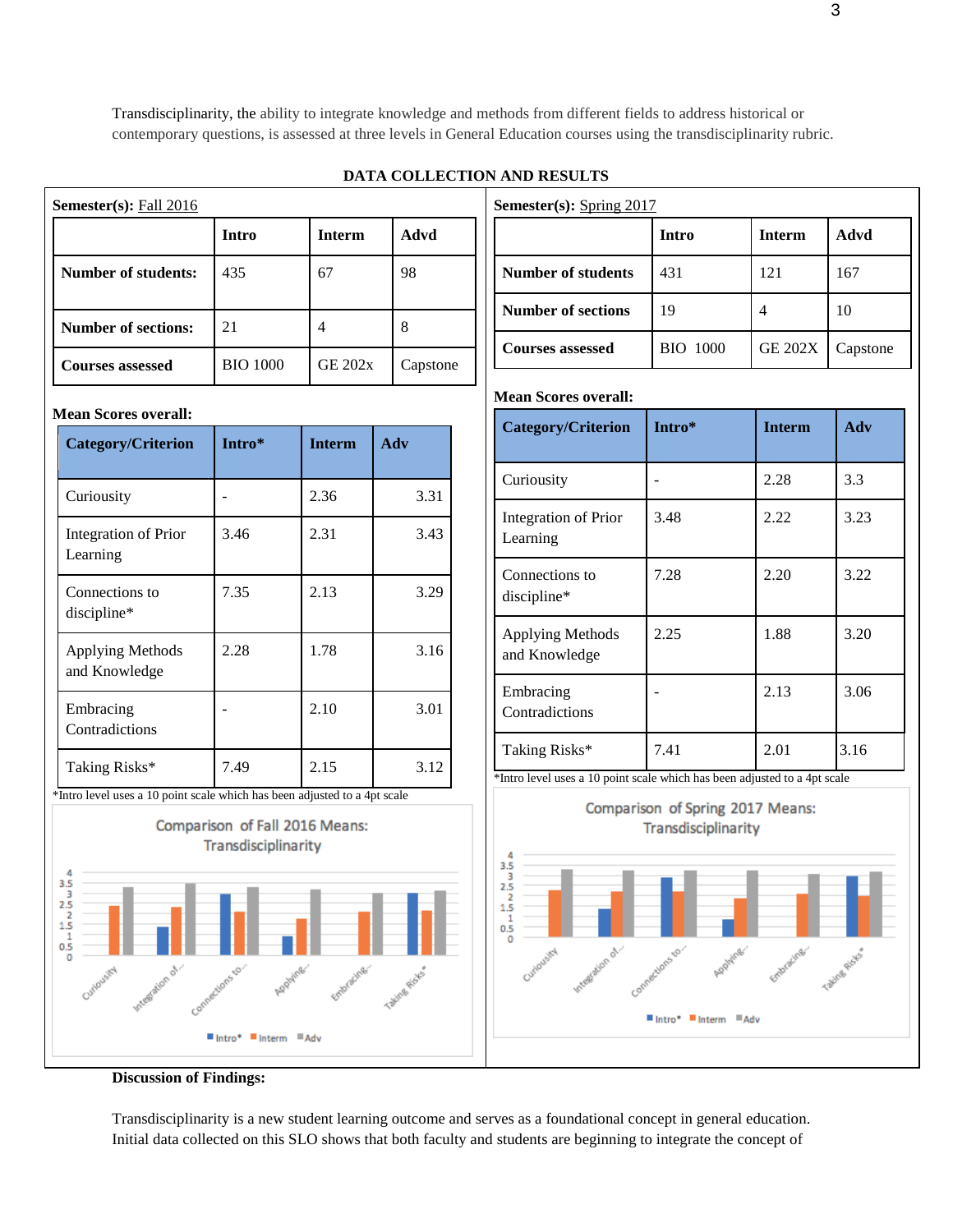transdisciplinarity into their courses and work and are fulfilling expectations. There is room for improvement at all levels and to ensure that this SLO receives more attention.

# **Curricular Actions/Closing the Loop:**

Starting with the Fall of 2017, Transdisciplinarity will be communicated to faculty and students as the central learning outcome in General Education. The overall curriculum will be further developed with this focus in mind.

# **Supporting Evidence (data):**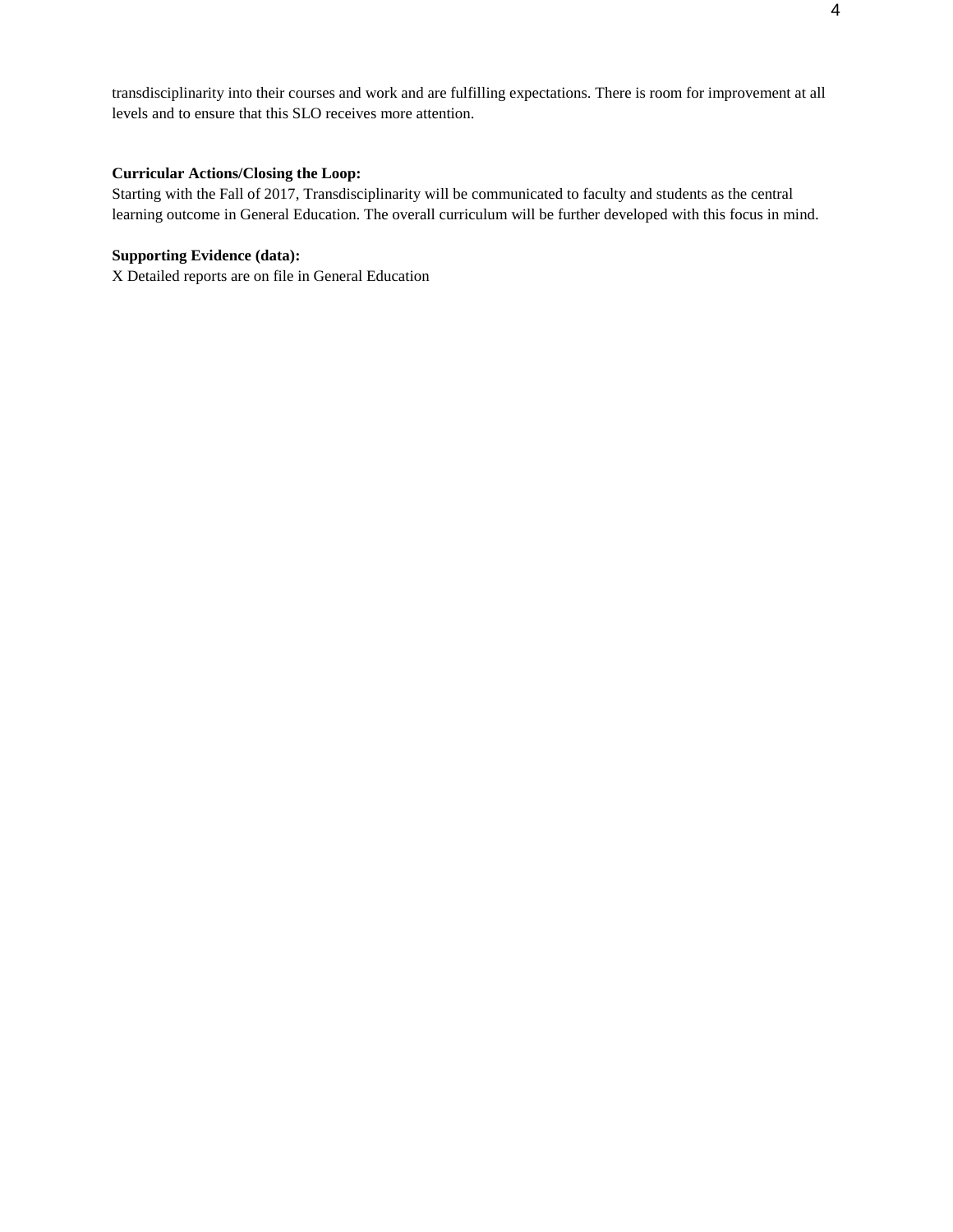# **Student Learning Objective 2: Critical Thinking**

Critical thinking, the ability to utilize reflective analysis to draw informed conclusions, was assessed at 2 levels in Fall 2015 and at 3 levels in Spring 2016 in General Education courses using the critical thinking rubric.

| Semester(s): Fall 2016       |              |                |             | Semester(s): Spring 2017     |                    |                |  |
|------------------------------|--------------|----------------|-------------|------------------------------|--------------------|----------------|--|
|                              | <b>Intro</b> | <b>Interm</b>  | <b>Advd</b> |                              | <b>Intro</b>       | <b>Interm</b>  |  |
| <b>Number of students:</b>   |              | 149            | 131         | <b>Number of students</b>    | 208                | 126            |  |
| <b>Number of sections:</b>   |              | $\tau$         | 9           |                              |                    |                |  |
| <b>Courses assessed</b>      |              | <b>GE 202x</b> | capstone    | <b>Number of sections</b>    | $\overline{7}$     | 6              |  |
| <b>Mean Scores overall:</b>  |              |                |             | <b>Courses assessed</b>      | <b>SOC</b><br>1000 | <b>GE 202x</b> |  |
| <b>Category/Criterion</b>    | <b>Intro</b> | <b>Interm</b>  | Adv         | <b>Mean Scores overall:</b>  |                    |                |  |
| <b>Explanation of issues</b> |              | 2.33           | 3.65        | <b>Category/Criterion</b>    | <b>Intro</b>       | <b>Interm</b>  |  |
| Evidence                     |              | 2.10           | 3.67        | <b>Explanation of issues</b> | 2.98               | 2.54           |  |
| Influence of Context and     |              |                | 3.55        | Evidence                     | 2.76               | 2.21           |  |
| Assumptions                  |              | 1.88           |             | Influence of Context and     | 2.67               | 2.08           |  |
| <b>Student's Position</b>    |              | 2.01           | 3.53        | Assumptions                  |                    |                |  |
| Connecting, synthesizing,    |              |                | 3.31        | <b>Student's Position</b>    | 2.86               | 2.32           |  |
| transforming                 |              | 2.11           |             | Connecting, synthesizing     | 2.54               | 2.23           |  |
| Conclusions and related      |              |                | 3.41        | and transforming             |                    |                |  |
| outcomes                     |              | 2.16           |             | Conclusions and related      | 2.63               | 2.26           |  |
|                              |              |                |             | outcomes                     |                    |                |  |





**Critical Thinking**  $3.\overline{5}$  $2.5$ <br> $2.5$ <br> $1.5$  $\frac{1}{0.5}$ o Evidence **Explanation of** Influence of Student's Connecting, Conclusions issues Context and Position synthesizing Assumptions and transforming

Comparison of Spring 2017 Means:

■Intro ■Interm ■Adv

and related

outcomes

**Discussion of Findings:**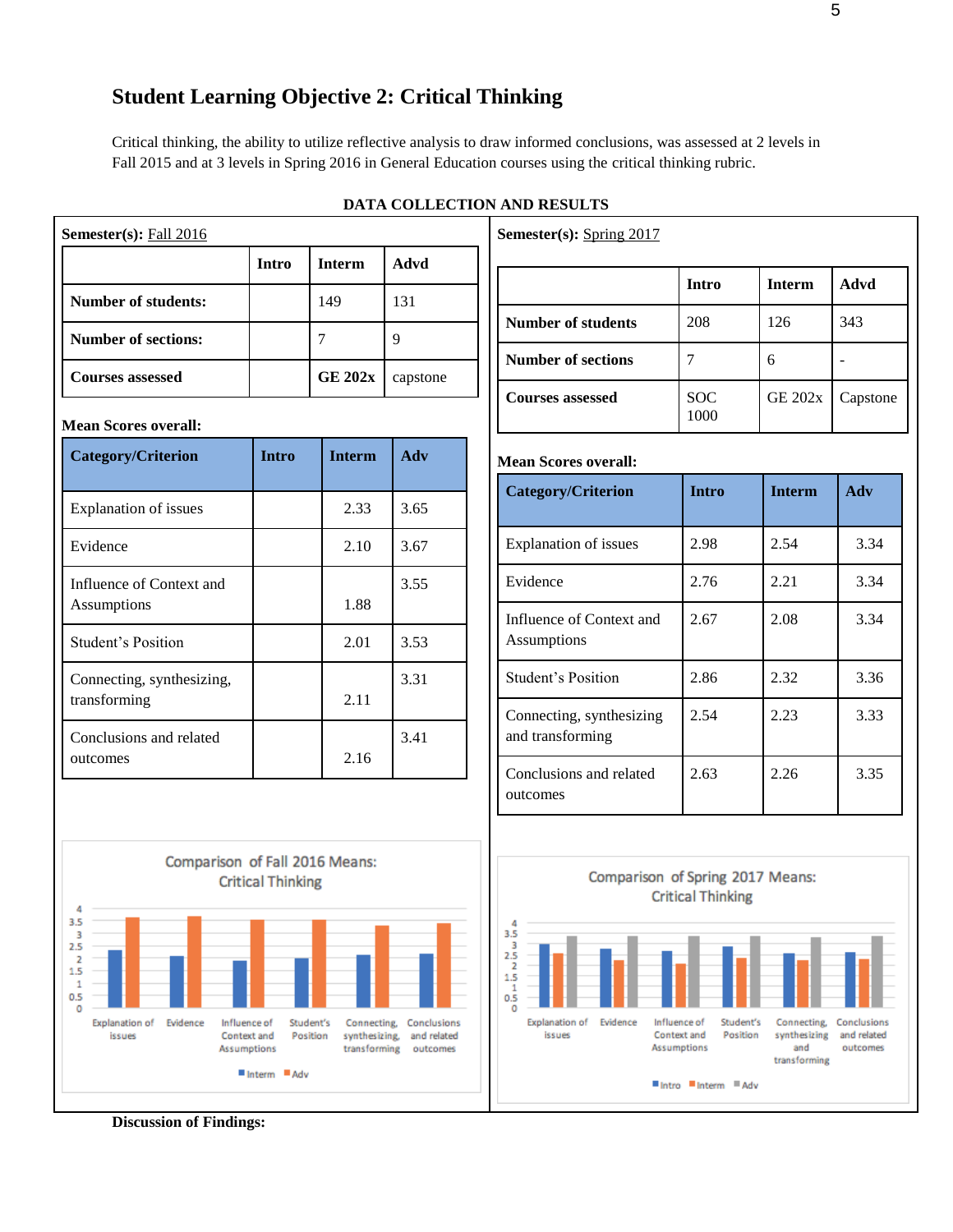Looking at the intermediate and advanced levels of critical thinking scores, students improved in critical thinking. These numbers are consistent with prior semester. Students in the intermediate level are not consistently reaching the target level of 3 on the rubric, which should be addressed in the next academic year, throughout General Education. In looking at the introductory level, it is unclear why scores are higher. There is a concern that sociology, the course assessed at the introductory level, may be taking much later in the undergraduate program and could be reflecting scores of juniors and seniors instead of first and second year students.

Regardless, critical thinking remains an area where students need consistent, explicit instruction at all levels and should be a primary focus in the next academic year.

### **Curricular Actions/Closing the Loop:**

In order to improve critical thinking skills, the General Education program will plan and integrate lessons on critical thinking into all core GE courses across the introductory and intermediate levels.

#### **Supporting Evidence (data):**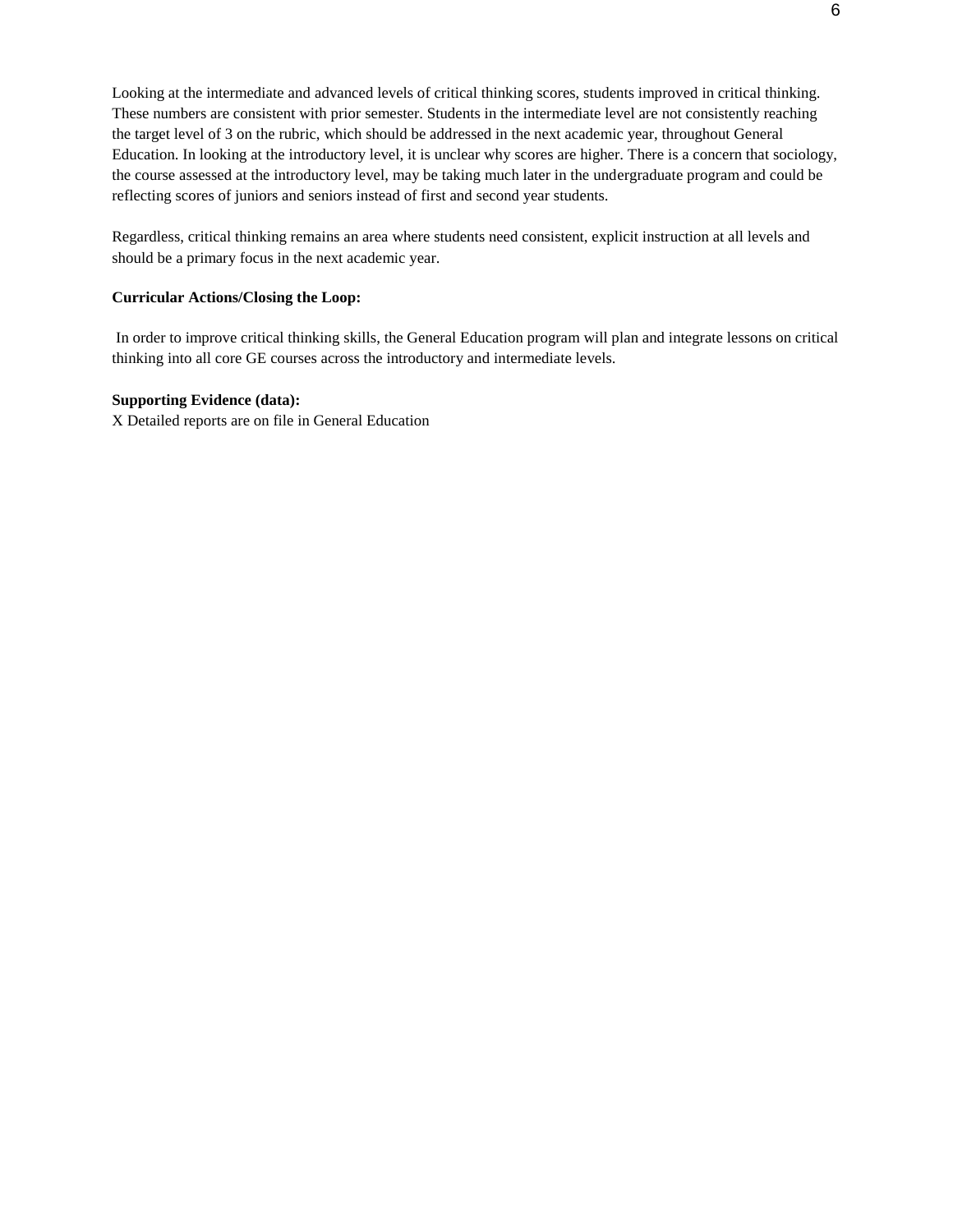# **Student Learning Objective 3: Quantitative Literacy**

Quantitative literacy, defined as the ability to utilize numerical data accurately and effectively to address real world problems, is assessed at 3 levels in the General Education program using the Quantitative Literacy rubric.

|                            | Intro                                               | <b>Interm</b> | Advd |
|----------------------------|-----------------------------------------------------|---------------|------|
| <b>Number of students:</b> | 558                                                 | 106           |      |
| <b>Number of sections:</b> | 24                                                  | 5             |      |
| <b>Courses assessed</b>    | <b>MAT</b><br>H<br>1010,<br><b>MAT</b><br>H<br>1016 | GE202x        |      |

## **DATA COLLECTION AND RESULTS**

## **Mean Scores overall:**

**Semester(s):** Fall 2016

| Category/Criterion   | <b>Intro</b> | <b>Interm</b> | Adv |
|----------------------|--------------|---------------|-----|
| Interpretation       | 2.28         | 2.31          |     |
| Representation       | 2.48         | 2.23          |     |
| Calculation          | 2.29         | 2.20          |     |
| Application/Analysis | 2.19         | 2.19          |     |
| Assumptions          | 2.18         | 2.14          |     |
| Communication        | 2.32         | 2.24          |     |



**Semester(s):** Spring 2017

|                            | <b>Intro</b>                                        | <b>Interm</b> | Advd |
|----------------------------|-----------------------------------------------------|---------------|------|
| <b>Number of students:</b> | 502                                                 |               |      |
| <b>Number of sections:</b> | 23                                                  |               |      |
| <b>Courses assessed</b>    | <b>MAT</b><br>H<br>1010,<br><b>MAT</b><br>H<br>1016 |               |      |

#### **Mean Scores overall:**

| <b>Category/Criterion</b> | <b>Intro</b> | <b>Interm</b> | Adv |
|---------------------------|--------------|---------------|-----|
| Interpretation            | 2.22         |               |     |
| Representation            | 2.49         |               |     |
| Calculation               | 2.73         |               |     |
| Application/Analysis      | 2.42         |               |     |
| Assumptions               | 2.28         |               |     |
| Communication             | 2.46         |               |     |



**Discussion of Findings:**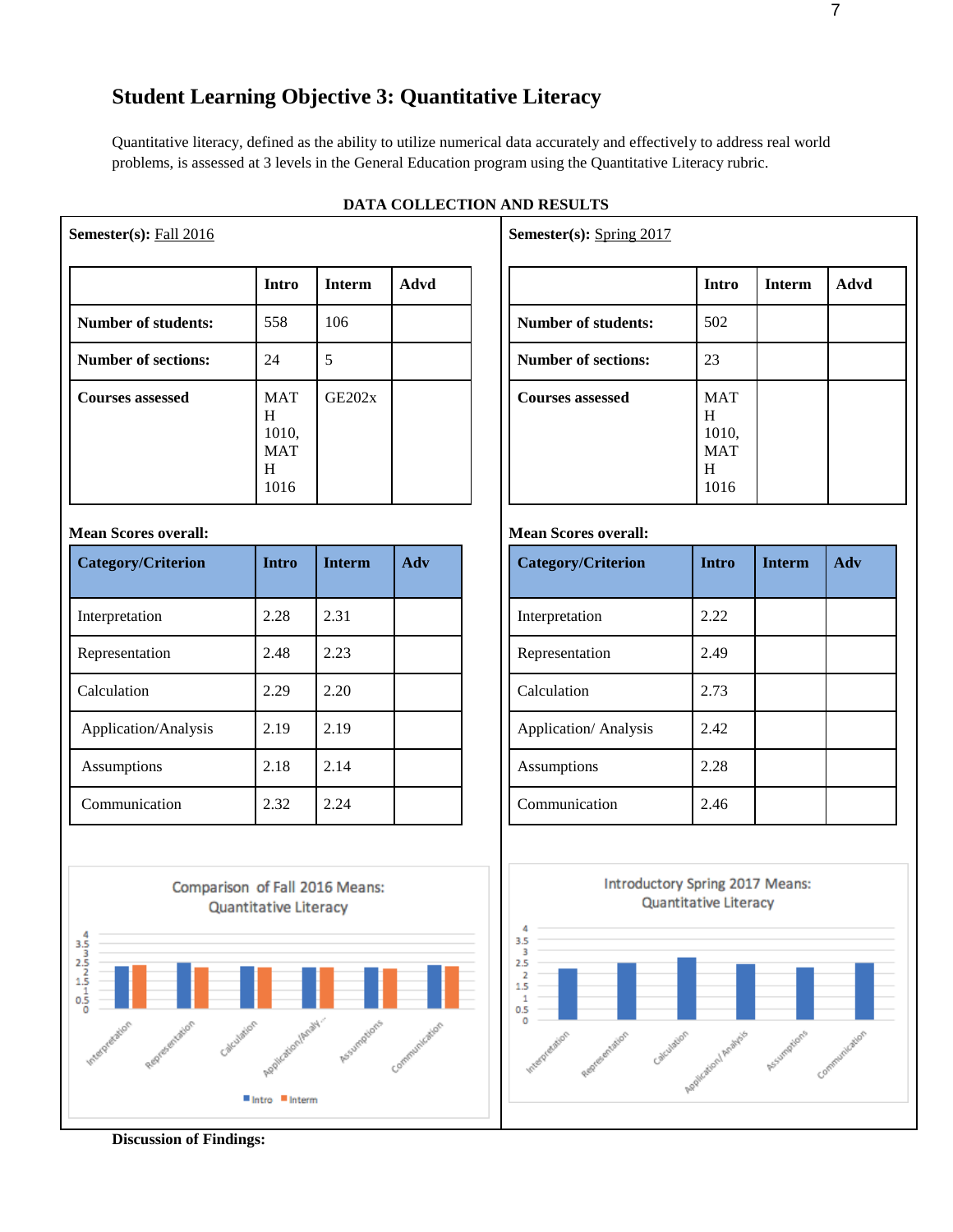Quantitative literacy scores remain fairly consistent with prior results however the difference in scores in the fall semester, between introductory and intermediate level is a concern. The two sets of scores are difficult to compare based on sample size and lack of connection between 1000 level math and GE 202x. Data was unavailable in the spring for GE 202x and further investigation is needed in the next academic year.

#### **Curricular Actions/Closing the Loop:**

A stronger communication between the faculty of the different levels is necessary in order to develop more lasting teaching strategies. Further development of General Education with a stronger emphasis on a combination of skills and their applications from early on can also be helpful in generating more lasting skills in this area.

## **Supporting Evidence (data):**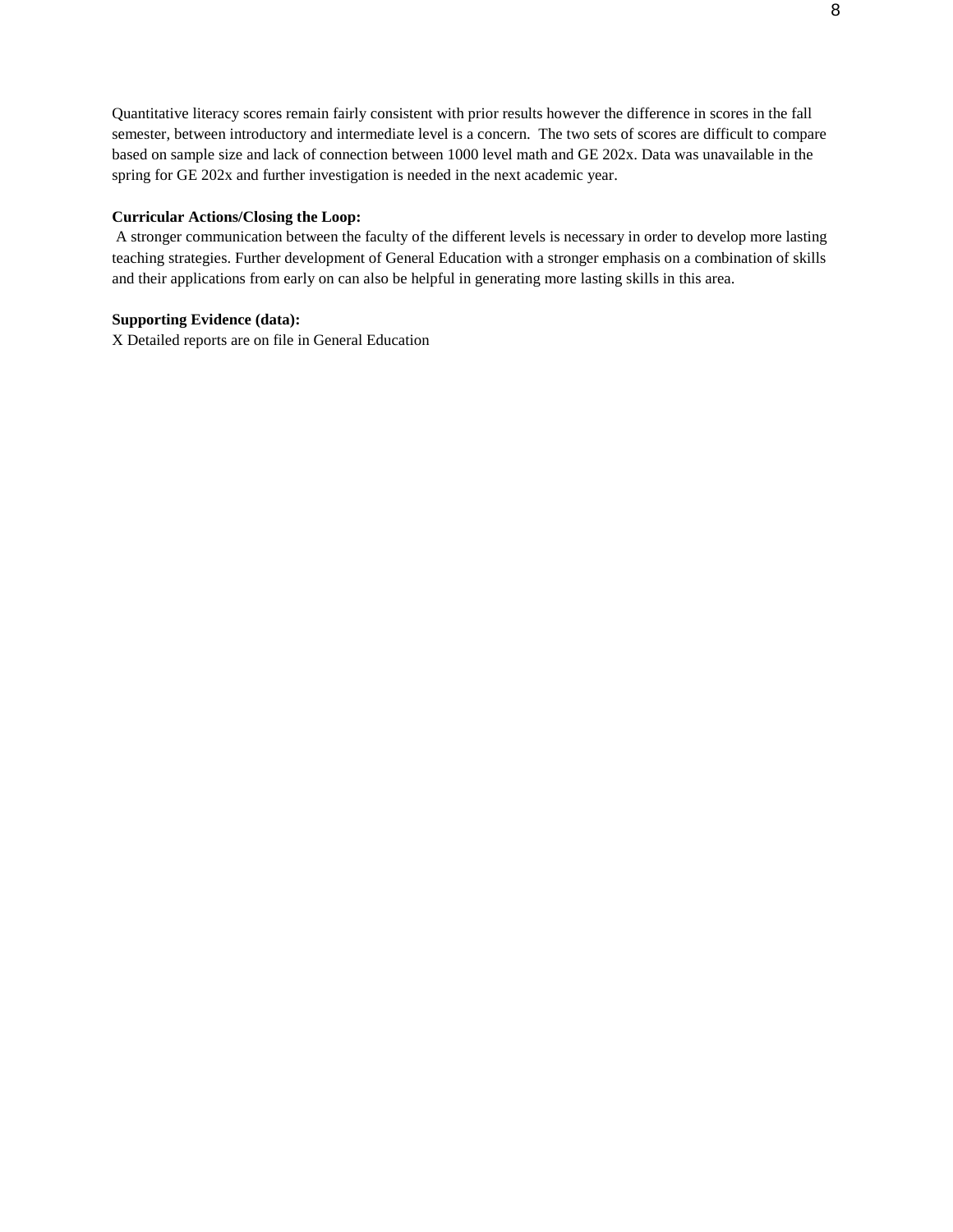# **Student Learning Objective 4: Communication Literacies- Writing**

Writing, as a communication literacy, is defined as the ability to write effectively to convey and make an evidencebased argument, is assessed at 3 levels in the General Education program using the Kean University writing rubric.

| Semester(s): Fall 2016                                          |                |                    |                     |          | Semester(s): Spring 2017                                                           |                 |                    |               |  |
|-----------------------------------------------------------------|----------------|--------------------|---------------------|----------|------------------------------------------------------------------------------------|-----------------|--------------------|---------------|--|
|                                                                 | <b>Intro</b>   | <b>Interm</b>      | Interm2             | Advd     |                                                                                    | <b>Intro</b>    | <b>Interm</b>      | Interm2       |  |
| Number of<br>students:                                          | $\overline{a}$ | 146                | 156                 | 186      | Number of                                                                          | 170             | 264                |               |  |
| Number of<br>sections:                                          | $\frac{1}{2}$  | $\overline{7}$     | 8                   | 14       | students:<br>Number of                                                             | na              | 12                 | 10            |  |
| <b>Courses</b><br>assessed                                      | $\overline{a}$ | <b>ENG</b><br>2403 | <b>GE3000</b>       | Capstone | sections:<br><b>Courses</b>                                                        | All first       | <b>ENG</b><br>2403 | <b>GE3000</b> |  |
| <b>Mean Scores overall:</b>                                     |                |                    |                     |          | assessed                                                                           | year<br>writing |                    |               |  |
| Category/                                                       | <b>Intro</b>   | <b>Interm</b>      | Interm <sub>2</sub> | Adv      | <b>Mean Scores overall:</b>                                                        |                 |                    |               |  |
| <b>Criterion</b>                                                |                |                    |                     |          | Category/                                                                          | <b>Intro</b>    | <b>Interm</b>      | Interm2       |  |
| Genre/<br>Audience                                              | ÷,             | $\overline{a}$     | 3.17                | 3.86     | <b>Criterion</b>                                                                   |                 |                    |               |  |
| Focus                                                           | $\overline{a}$ | 3.43               | 3.24                | 3.85     | Genre/<br>Audience                                                                 | 2.5             | ÷,                 | 3.30          |  |
| Development                                                     | $\Box$         | 3.40               | 3.17                | 3.83     | Focus                                                                              | 2.7             | $\blacksquare$     | 3.26          |  |
| Organization                                                    | $\blacksquare$ | 3.41               | 3.18                | 3.72     | Development                                                                        | 2.7             | 3.06               | 3.32          |  |
| Grammar/                                                        | J.             | 3.39               |                     | 3.69     | Organization                                                                       | 2.7             | 3.08               | 2.86          |  |
| Mechanics                                                       |                |                    | 3.23                |          | Grammar/                                                                           | 3.4             | 3.19               | 2.74          |  |
| Revisions                                                       | $\blacksquare$ | 2.97               | 3.02                | 3.57     | Mechanics                                                                          |                 |                    |               |  |
| *First Year Writing is assessed at one time per year, after the |                |                    |                     |          | Revisions                                                                          | 1.8             | $\overline{a}$     | 2.95          |  |
| spring semester has ended                                       |                |                    |                     |          | *First Year Writing covers multiple courses, including<br>Eng1030,1031/32, Eng1430 |                 |                    |               |  |

# **DATA COLLECTION AND RESULTS**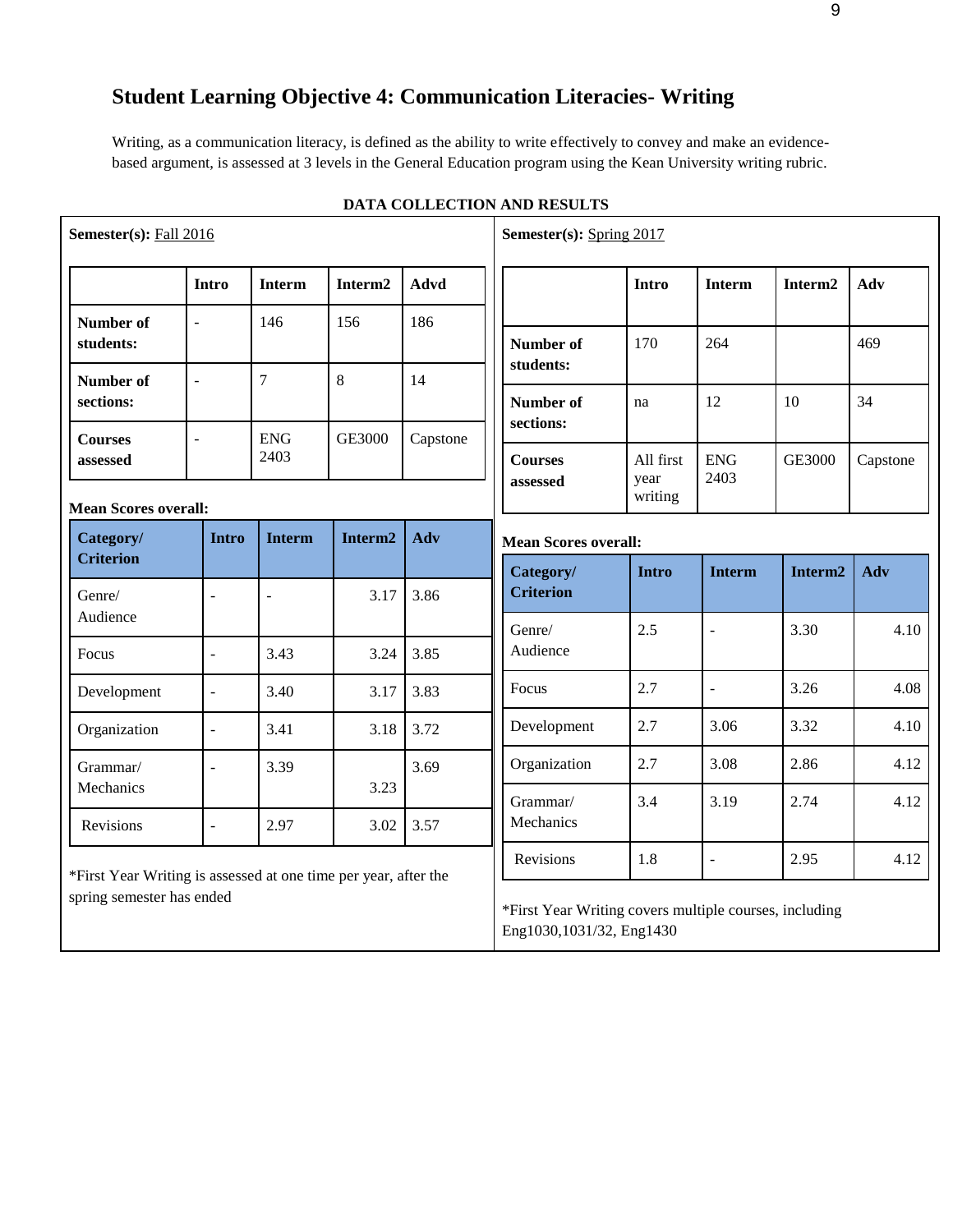

#### **Discussion of Findings:**

The results show the continued importance of GE 3000, as there are areas where the scores in this class are consistently lower than in the comparable classes.

Grammar and mechanics results are acceptable on all levels. In fact, the scores for grammar and mechanics indicates that faculty should expect students to be competent writers and work to use this strength to encourage the style and conventions within the disciplines. Faculty in higher level courses should incorporate models and lessons specific to disciplines within their courses.

The focus on critical thinking can strengthen student writing especially in the areas of focus and development. There are signs that students are capable of writing to the requirements set by the university though revisions, which is both a skill and habit, should receive continued support and focus throughout all courses in the university.

#### **Curricular Actions/Closing the Loop:**

While students show an increase in scores over the three levels, "revisions" remains the weakest aspect. On the beginning level, this has been addressed through a handbook for instructors and instructor training that emphasizes different ways of teaching revisions.

The results in "Intermediate 2", GE 3000 are very encouraging. If students develop stronger revision skills and habits, their writing should improve overall.

#### **Supporting Evidence (data):**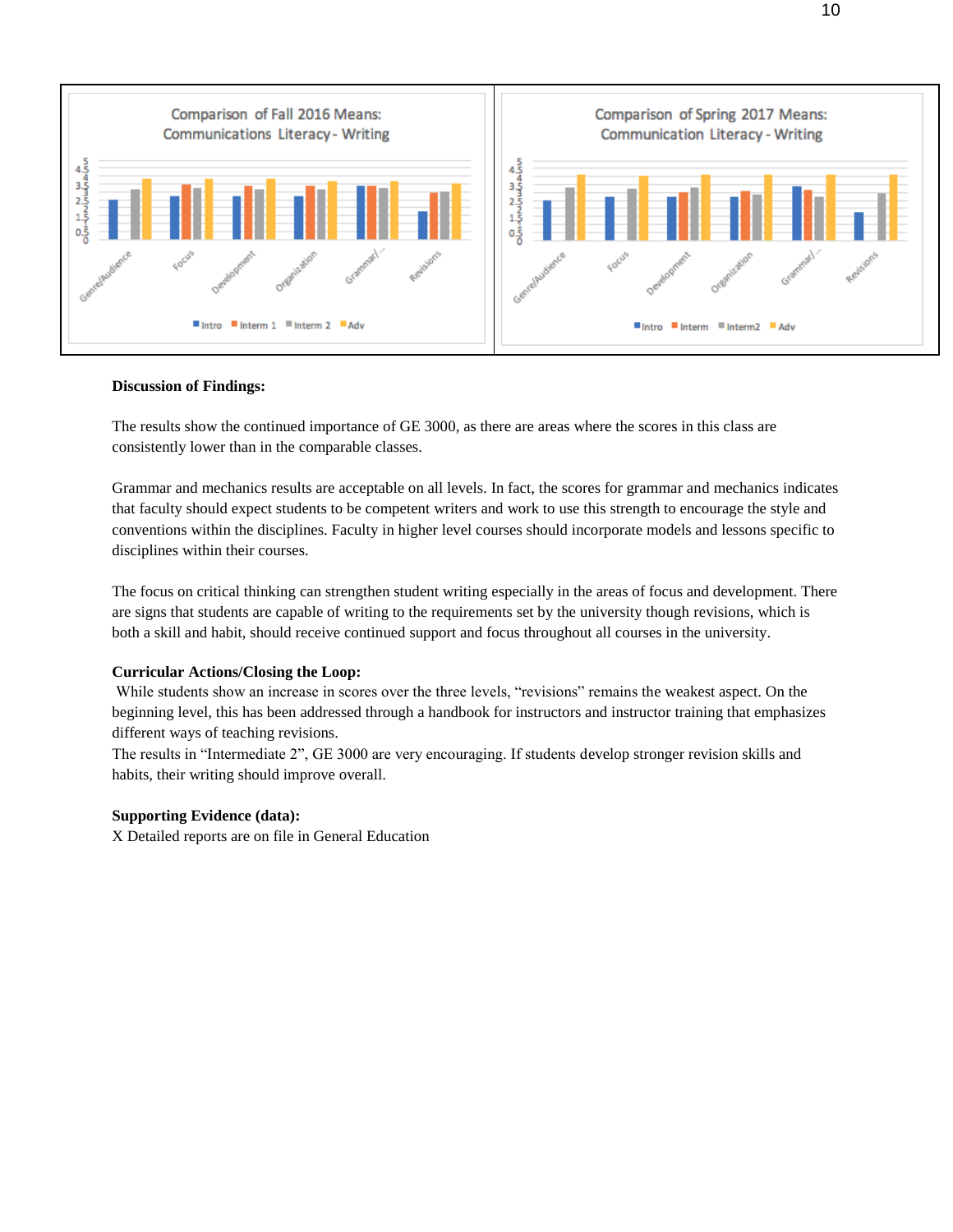# **Student Learning Objective 4: Communication Literacies- Speech**

Communication Literacies- Speech- is assessed at 3 levels in the General Education program. Speech is assessed using the Kean University Speaker Evaluation rubric in Comm1402, a required General Education foundation course, in GE202x and at the capstone level.

| Semester(s): Fall 2016      |                     |                |                          | Semester(s): Spring 2017    |                     |               |             |
|-----------------------------|---------------------|----------------|--------------------------|-----------------------------|---------------------|---------------|-------------|
|                             | Intro               | <b>Interm</b>  | Advd                     |                             | Intro               | <b>Interm</b> | <b>Advd</b> |
| <b>Number of students</b>   | 515                 | 373            | 226                      | <b>Number of students</b>   | 441                 | 570           | 394         |
| <b>Number of sections</b>   | 31                  | 26             | $\overline{\phantom{a}}$ | <b>Number of sections</b>   | 31                  | 33            | 26          |
| <b>Courses assessed</b>     | <b>COMM</b><br>1402 | <b>GE 202x</b> | Capstone                 | <b>Courses assessed</b>     | <b>COMM</b><br>1402 | <b>GE202x</b> | Capstone    |
| <b>Mean Scores overall:</b> |                     |                |                          | <b>Mean Scores overall:</b> |                     |               |             |
| <b>Category/Criterion</b>   | <b>Intro</b>        | <b>Interm</b>  | Adv                      | <b>Category/Criterion</b>   | <b>Intro</b>        | <b>Interm</b> | Adv         |
| Analysis of Topic           | 3.69                | 3.73           | 3.81                     | Analysis of Topic           | 3.69                | 3.84          | 4.46        |
| <b>Supporting Material</b>  | 3.32                | 3.39           | 3.74                     | <b>Supporting Material</b>  | 3.32                | 3.69          | 4.30        |
| Organization                | 3.54                | 3.69           | 3.77                     | Organization                | 3.55                | 3.83          | 4.39        |
| Style                       | 3.78                | 3.75           | 3.77                     | Style                       | 3.79                | 3.73          | 4.39        |
| Engagement                  | 3.81                | 3.57           | 3.62                     | Engagement                  | 3.81                | 3.67          | 4.21        |
| <b>Body Movement</b>        | 3.67                | 3.68           | 3.66                     | <b>Body Movement</b>        | 3.67                | 3.78          | 4.24        |
| Voice Quality               | 3.82                | 3.55           | 3.69                     | Voice Quality               | 3.82                | 3.78          | 4.33        |
| Fluency                     | 3.94                | 3.43           | 3.64                     | Fluency                     | 3.49                | 3.65          | 4.20        |
| Outline                     | 3.42                | 3.73           | 3.78                     | Outline                     | 3.43                | 3.69          | 4.27        |
| Overall Impact              | 3.49                | 3.67           | 3.75                     | Overall Impact              | 3.49                | 3.61          | 4.26        |

# **DATA COLLECTION AND RESULTS**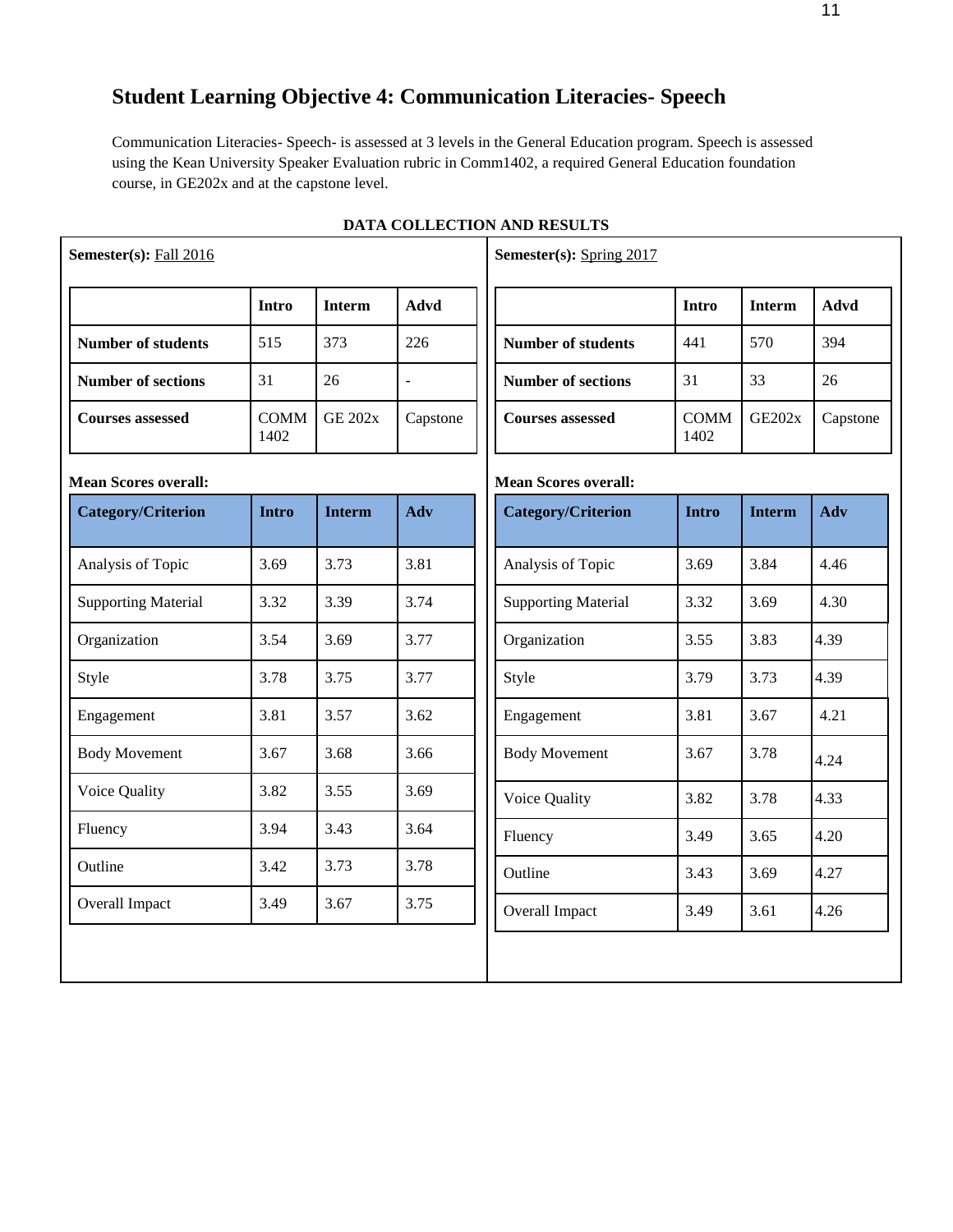

#### **Discussion of Findings:**

The data from the spring 2017 semester is consistent with prior years of assessment however, the fall 2016 data does conform to the typical pattern. The spring data shows a consistent increase in most categories, with slight variation between the introductory and intermediate levels. This is most likely due to the fact that the introductory level course is immediately followed by the intermediate course for the majority of students.

The introductory level shows high scores in most areas which demonstrates the effectiveness of the course design. In Comm 1402, students give two speeches over the course of the semester. They receive feedback and have the chance to improve after the first speech. The very good results in this course show that this chance for improvement is very beneficial.

#### **Curricular Actions/Closing the Loop:**

Speech, like many skills, requires scaffolding and support throughout all courses that students take. A lack of scaffolding can explain the implementation dip that occurs when students leave a course that had high levels of explicit instruction. It is possible that professional development for faculty in this area will improve student success.

### **Supporting Evidence (data):**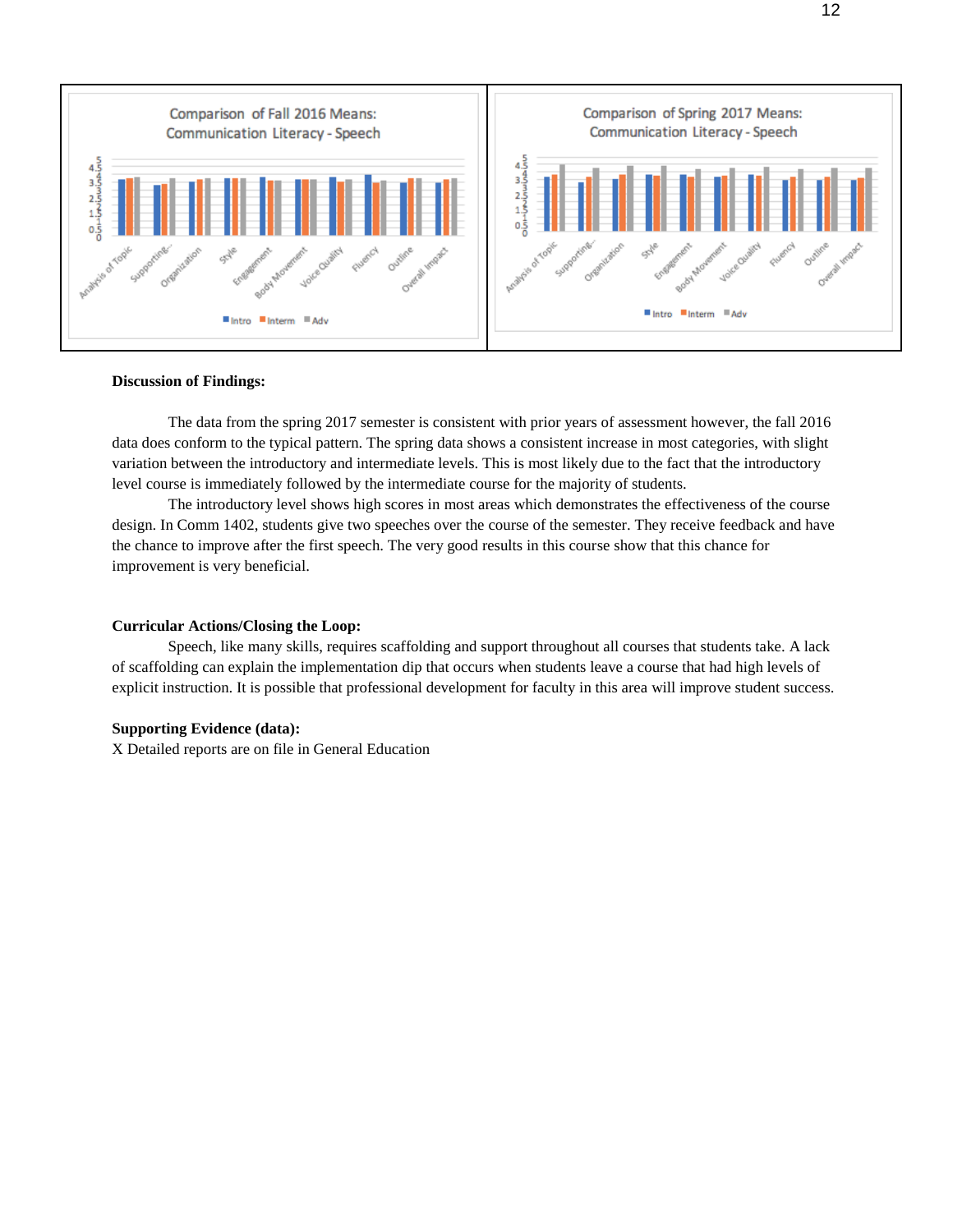# **Student Learning Objective 5: Information and Technology Literacy**

Information and Technology literacy- is assessed at 2 levels in the General Education program using a Kean University test. The test is administered to students in various 1000 level courses as well as in GE202x and GE3000.

| Semester(s): Fall 2016                                                                                                                               |                                                                                                                                                              |                                                                                                                                             | Semester(s): $Spring 2017$ |                                             |  |  |  |
|------------------------------------------------------------------------------------------------------------------------------------------------------|--------------------------------------------------------------------------------------------------------------------------------------------------------------|---------------------------------------------------------------------------------------------------------------------------------------------|----------------------------|---------------------------------------------|--|--|--|
| <b>Number of students: 301 students</b><br>$ENG$ 103 $x: 80$ students<br>$ENG$ 1430: 10 students<br>GE $202x$ : 129 students<br>GE 3000: 82 students |                                                                                                                                                              | Number of students: 342 students<br>$ENG$ 103 $x: 43$ students<br>$ENG$ 1430: 16 students<br>GE $202x: 95$ students<br>GE 3000: 70 students |                            |                                             |  |  |  |
| Mean score by course:                                                                                                                                |                                                                                                                                                              |                                                                                                                                             | Mean score by course:      |                                             |  |  |  |
| <b>ENG 103x</b>                                                                                                                                      | 54.7                                                                                                                                                         |                                                                                                                                             | <b>ENG 103x</b>            | 55.1                                        |  |  |  |
| <b>ENG 1430</b>                                                                                                                                      | 50.3                                                                                                                                                         |                                                                                                                                             | <b>ENG 1430</b>            | 42.7                                        |  |  |  |
| <b>GE 202x</b>                                                                                                                                       | 57.7                                                                                                                                                         |                                                                                                                                             | <b>GE 202x</b>             | 58.7                                        |  |  |  |
| <b>GE 3000</b>                                                                                                                                       | 60.2                                                                                                                                                         |                                                                                                                                             | <b>GE 3000</b>             | 60.1                                        |  |  |  |
|                                                                                                                                                      | This data does not include Wenzhou students<br>$\mathbf{D}^*$ and $\mathbf{D}^*$ and $\mathbf{D}^*$ and $\mathbf{D}^*$ and $\mathbf{D}^*$ and $\mathbf{D}^*$ |                                                                                                                                             |                            | This data does not include Wenzhou students |  |  |  |

## **DATA COLLECTION AND RESULTS**

#### **Discussion of Findings:**

The expectation is for students on the introductory level to reach 50% correct answers and for students on the intermediate level to reach 60-75%.

The most interesting finding is the similarity in average scores recorded by GE 202x and GE 3000 students, it indicates that transfer students do not lack skills compared to our own students.

Students had the lowest percentage of correct answers in the category "Accesses Needed Information;" while all students in this sample had the highest percentage of correct answers in the category "Uses information in a responsible, ethical and legal manner." This indicates that the ethical training in GE works in the application and that the NIH certificate prepares students well for the ethical questions of their research.

## **Curricular Actions/Closing the Loop:**

It is important to continue the close cooperation between the library and GE courses in terms of Information Literacy. Students are doing well in most areas. As students need to develop more specific skills in "Accessing Information," the more specific instruction in GE 202x has to be intensified.

## **Supporting Evidence (data):**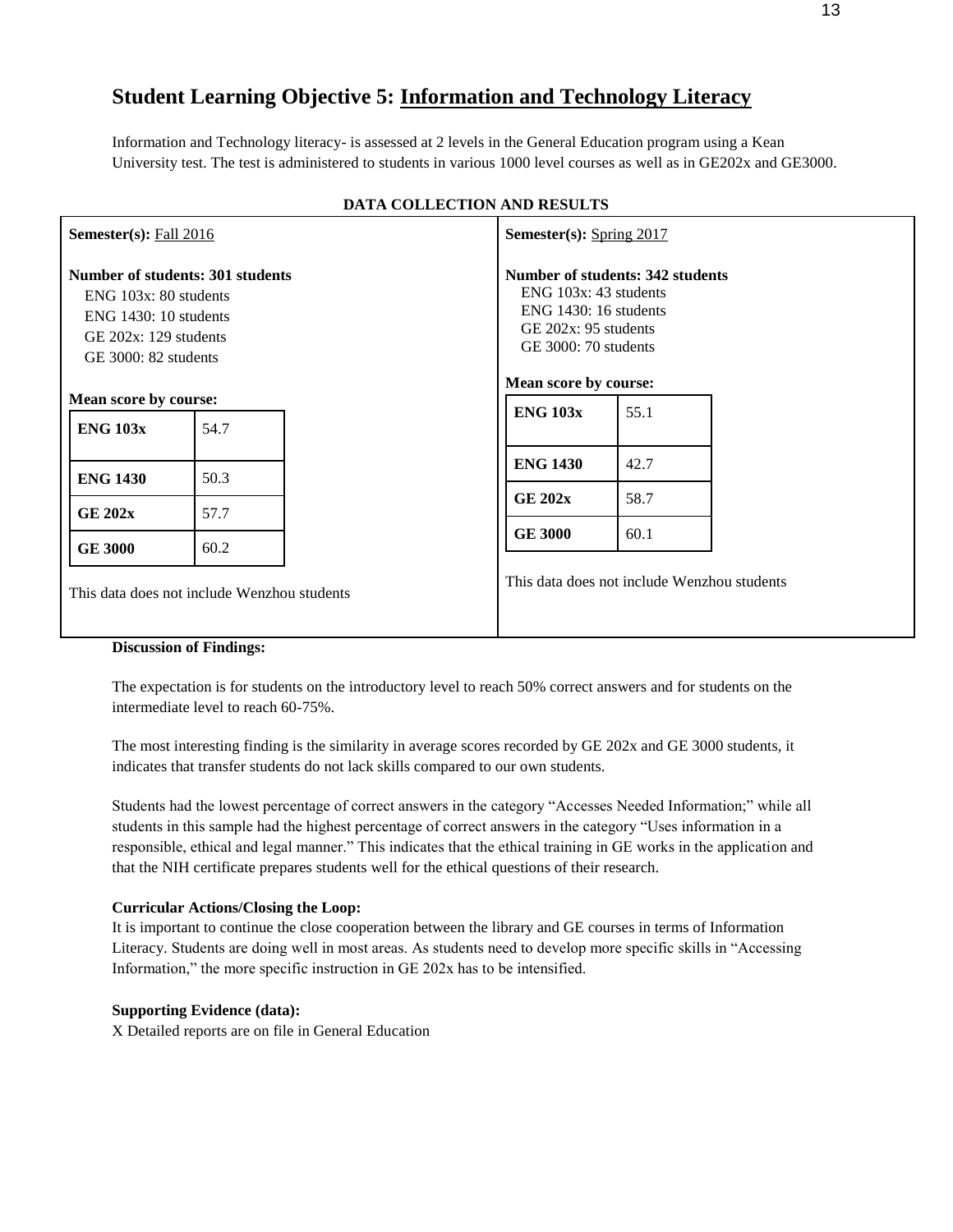# **Student Learning Objective 6: Active Citizenship**

#### **DATA COLLECTION AND RESULTS**

| Semester(s): Fall 2016     |            |               |          |  |  |  |  |
|----------------------------|------------|---------------|----------|--|--|--|--|
|                            | Intro      | <b>Interm</b> | Advd     |  |  |  |  |
| <b>Number of students:</b> | 1415       |               | 3        |  |  |  |  |
| <b>Number of sections:</b> | 61         |               |          |  |  |  |  |
| <b>Courses assessed</b>    | GЕ<br>1000 |               | Capstone |  |  |  |  |

## **Mean Scores overall:**

| <b>Category/Criterion</b>   | <b>Intro</b> | <b>Interm</b> | Adv |
|-----------------------------|--------------|---------------|-----|
| Diversity of<br>Communities | 1.52         |               | 4   |
| Civic Identity              | 1.69         |               |     |
| Civic Action                | 1.59         |               |     |
| Civic Context/Structures    | 1.52         |               |     |

## **Discussion of Findings:**

Active citizenship is an important part of Transition to Kean. This semester, only one capstone, with a low number of students collected data on active citizenship which makes it difficult to compare the two areas. First year students score the highest in the Civic Identity category (1.95) and lowest in . Students scored the lowest in the Civic context/Structures category, although these differences are small. Students are expected to score a 1 or 2 on the rubric at this level.

#### **Curricular Actions/Closing the Loop:**

Active Citizenship is a new student learning outcome. It takes time for it to be implemented across classes and levels. As it is an important part of the Kean mission statement, emphasis over the next year needs to be on broadening the application in teaching on all levels.

### **Supporting Evidence (data):**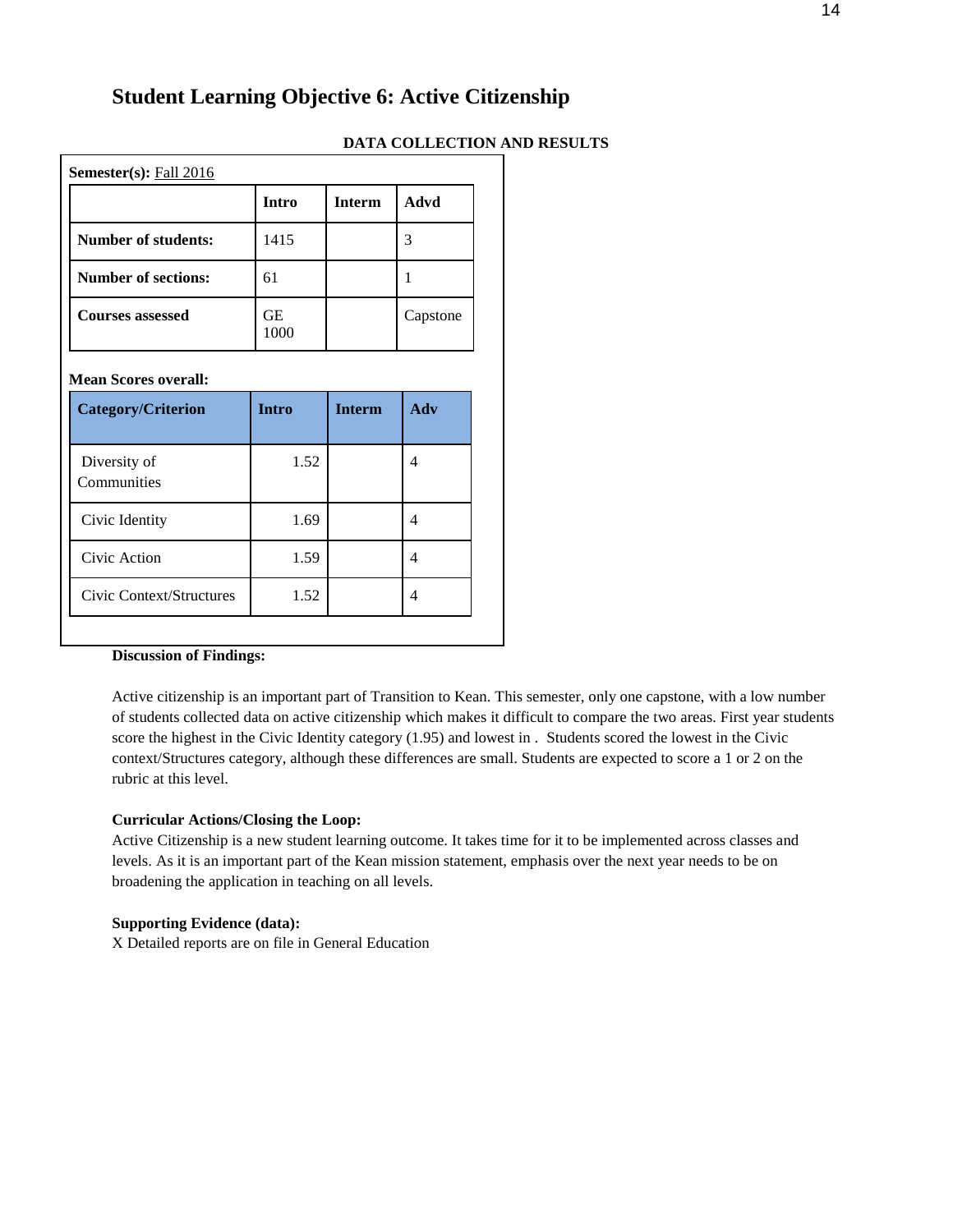# **Student Learning Objective 7: Ethical Judgement and Integrity DATA COLLECTION AND RESULTS**

|                            | Intro | <b>Interm</b> | Advd     |
|----------------------------|-------|---------------|----------|
| <b>Number of students:</b> |       | 97            | 26       |
| <b>Number of sections:</b> |       | 3             |          |
| <b>Courses assessed</b>    |       | GЕ<br>202x    | Capstone |

## **Semester(s):** Spring 2017

|                            | Intro | <b>Interm</b>  | Advd |
|----------------------------|-------|----------------|------|
| <b>Number of students:</b> |       | 137            |      |
| <b>Number of sections:</b> |       |                |      |
| <b>Courses assessed</b>    |       | <b>GE 202x</b> |      |

#### **Mean Scores overall:**

| Category/Criterion                                           | <b>Intro</b> | <b>Interm</b> | Adv |
|--------------------------------------------------------------|--------------|---------------|-----|
| Ethical Issue Recognition                                    |              | 3.64          |     |
| <b>Ethical Self-Awareness</b>                                |              | 3.52          |     |
| Application of Ethical<br>Perspectives/Academic<br>Integrity |              | 3.31          |     |
| Conduct of Professional and<br>Academic Integrity            |              | 3.34          |     |



### **Mean Scores overall:**

**Semester(s):** Fall 2016

| Category/Criterion                                            | <b>Intro</b> | <b>Interm</b> | Adv  |
|---------------------------------------------------------------|--------------|---------------|------|
| <b>Ethical Issue Recognition</b>                              |              | 2.46          | 3.92 |
| <b>Ethical Self-Awareness</b>                                 |              |               | 3.85 |
| Application of Ethical<br>Perspectives/<br>Academic Integrity |              | 2.59          | 3.92 |
| Conduct of Professional and<br>Academic Integrity             |              | 2.66          | 3.85 |



#### **Discussion of Findings:**

In GE202x, ethics is covered as a mandatory and important part of research. As such, there are strict rules that apply to working with human subjects and their information. During the fall semester, instructors in GE202x created a midpoint assignment which was designed to encourage students to think more deeply about their research projects and the potential ethical issues. This assignment was used by a number of instructors in the spring semester, which may have led to the higher scores comparatively.

#### **Curricular Action/Closing the Loop:**

Going forward, all instructors should review and consider use of a midpoint, ethics focused assignment.

#### **Supporting Evidence (data):**